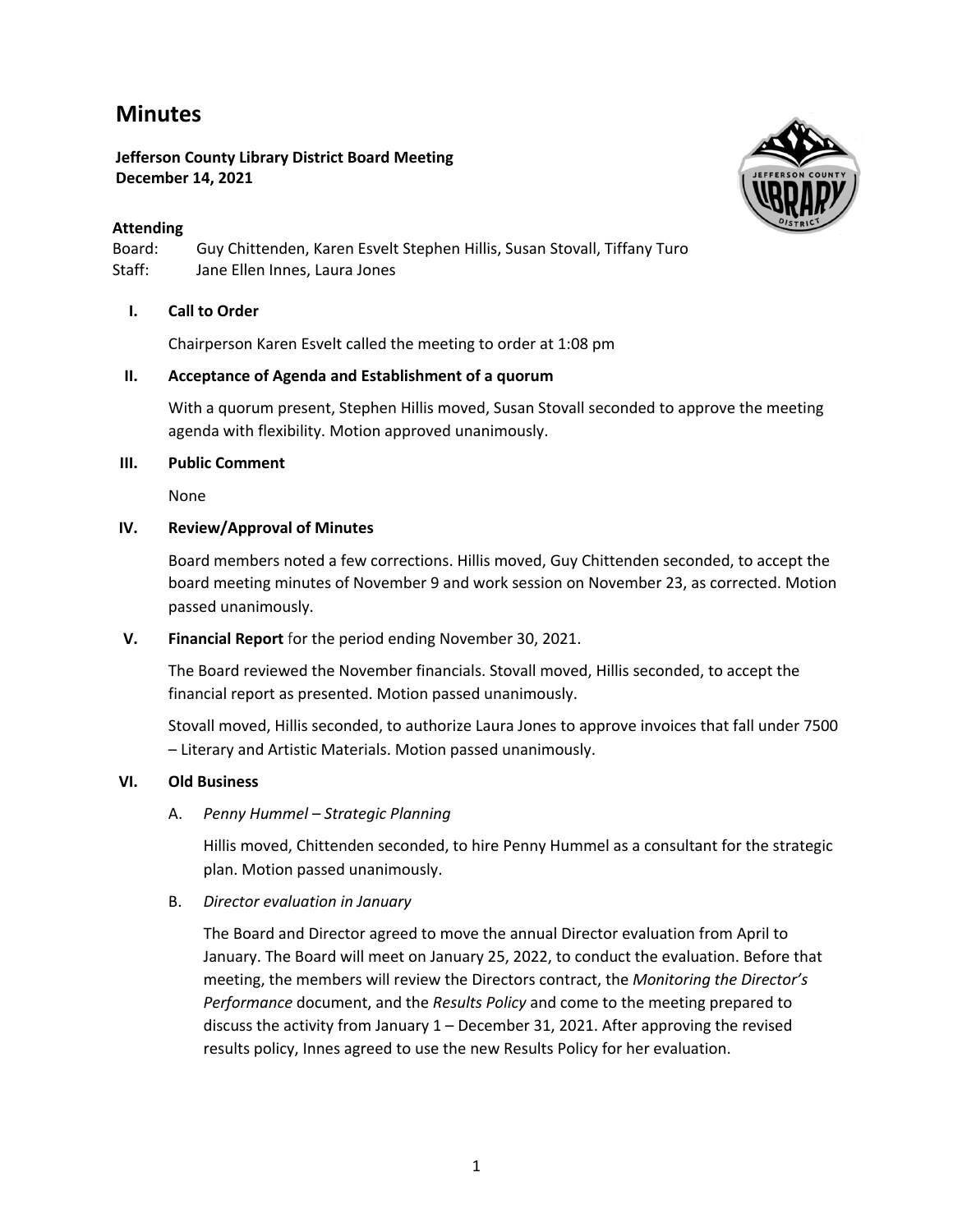# C. *21 D Street*

Stovall shared that a local group has expressed interest in purchasing the Library's "D" Street property. Stovall moved, Hillis seconded, to proceed forward with the sale of the property after a full appraisal. Motion passed unanimously.

Tiffany Turo moved, Hillis seconded, that the Library will secure a realtor after appraisal to work with potential buyers. Motion passed unanimously.

#### **VII. New Business**

- A. *Review of Governance Workshop*
	- § Revised Results Policy first reading.

The Board reviewed the proposed updated Results Policy. Hillis moved, Turo seconded to waive the second reading of the policy and approve the revised Results Policy as presented. Motion passed unanimously.

■ Monitoring Executive Director Performance

Board will complete the monitoring document before 1/25/22. The topic for the board workshop is Director evaluation. Executive Limitations and results policy.

Contract, new results policy, Executive Limitations.

Jane will complete the results monitoring report by the next regular meeting

- B. *Policy Review*
	- Governance | Board Committee Principles Members agreed on several minor word changes to improve the clarity of the policy, after which the Board decided it complied with it.
	- Executive Limitations | Communication and Support to the Board the Board complies.
	- Board policies versus Administrative Rules. The Board had a brief discussion about the difference between policies and administrative rules.
- C. *SDAO Annual Conference*

Esvelt, Chittenden Jones, and Innes will be attending the SDAO Annual Conference in Eugene on February 9-12, 2022.

D. *Board meeting on 12/28/21*

All present confirmed they were available for a Special Board Meeting on December 28, when the auditors will present their report.

Members agreed that unless otherwise stated that Board meetings are on the  $2<sup>nd</sup>$  Tuesday of each month at 3:00 pm, and Board work sessions, or a Special Board Meeting if necessary, are on the  $4<sup>th</sup>$  Thursday of the month at 3:00 pm.